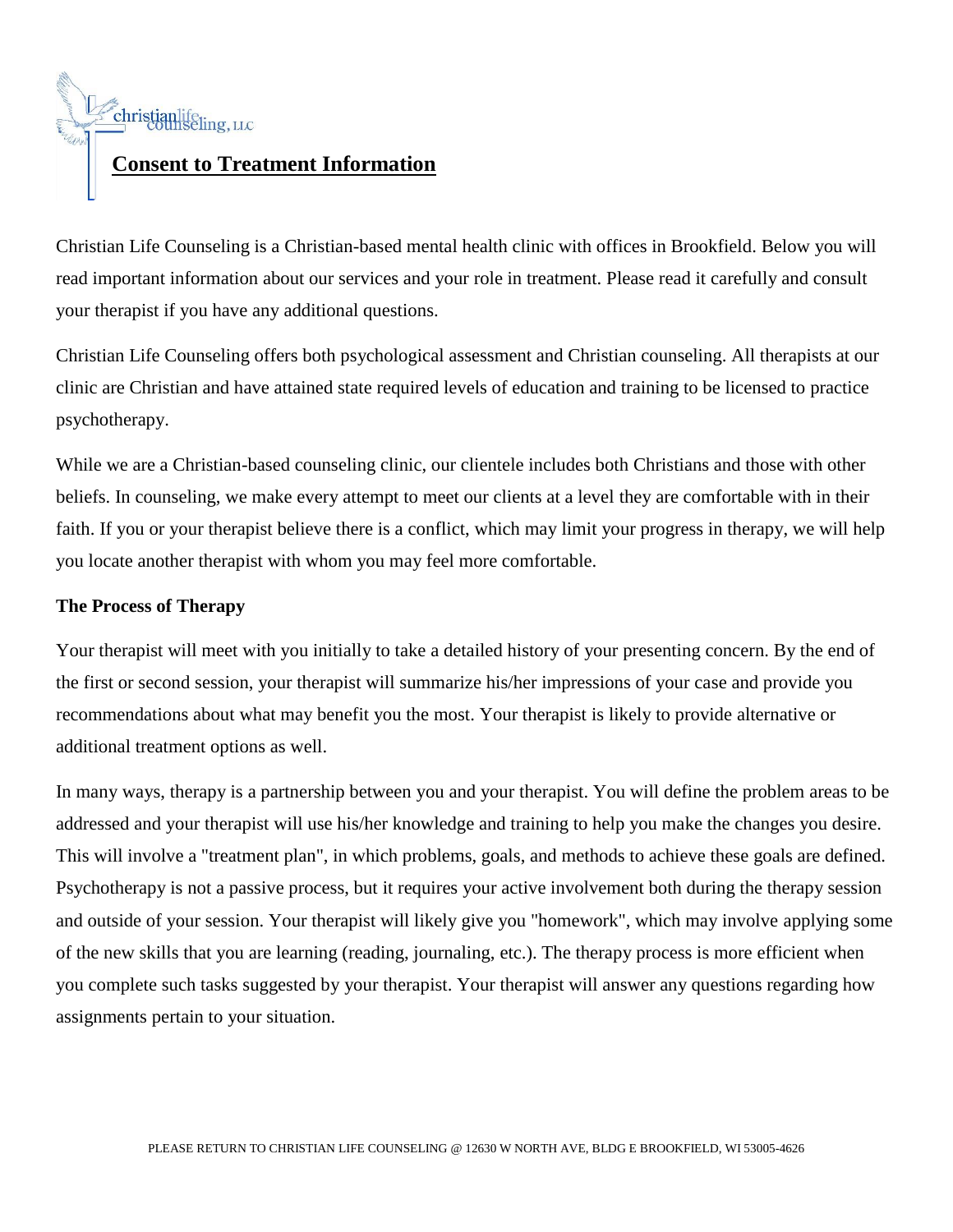Your therapy sessions will typically be 45-60 minutes in duration. The first session may last longer as your therapist gathers information for the initial assessment. Frequency of sessions will be discussed between you and your therapist. Sessions may be scheduled once per week initially and may become less frequent as progress toward your goals are achieved. The process of ending therapy, called "termination," can also be a valuable part of our work. Ending therapy should not be done casually, however, you or your therapist may decide to stop counseling, if it is in your best interest. If you are planning to stop therapy, it is best to inform your therapist at least one session before you are planning to stop. This allows you and your therapist to review your work together, as well as discuss any future work that may be recommended. If you are interested in taking a break from therapy, your therapist can be helpful in suggesting activities to make this break beneficial to your progress.

If you become involved in a divorce or custody dispute, we do not provide custody evaluations or expert testimony in court. Your therapist will refer you to another professional to provide these services if needed to preserve the therapeutic relationship.

#### **Benefits and Risks of Therapy**

Psychotherapy has both benefits and risks. Psychotherapy has been shown to reduce feelings of distress, create better relationships and resolve specific problems. Risks include experiencing uncomfortable feelings such as sadness, guilt, anxiety, anger, loneliness and helplessness that may be part of the process of change. Relationships may also be affected as you progress in psychotherapy. Sometimes, a client's symptoms may temporarily worsen after the beginning of treatment. Most of these risks are to be expected when people are making important changes in their lives. Finally, even with our best efforts, there is a risk that therapy may not work out well for you.

#### **Appointments**

An appointment is a commitment to your work with your therapist. You should agree to be at your appointment on time. If you are late, your therapist will not be able to meet with you for the full time due to other appointments. Because your therapist holds the hour of your appointment open for you, cancellations less than 24 hours in advance will result in the usual fee being charged. Most insurance companies do not pay for missed appointments so you will be responsible for this charge.

We request you do not bring children with you, if they are young and need supervision, if they are not involved in therapy. You will be unable to leave young children unsupervised in the waiting room.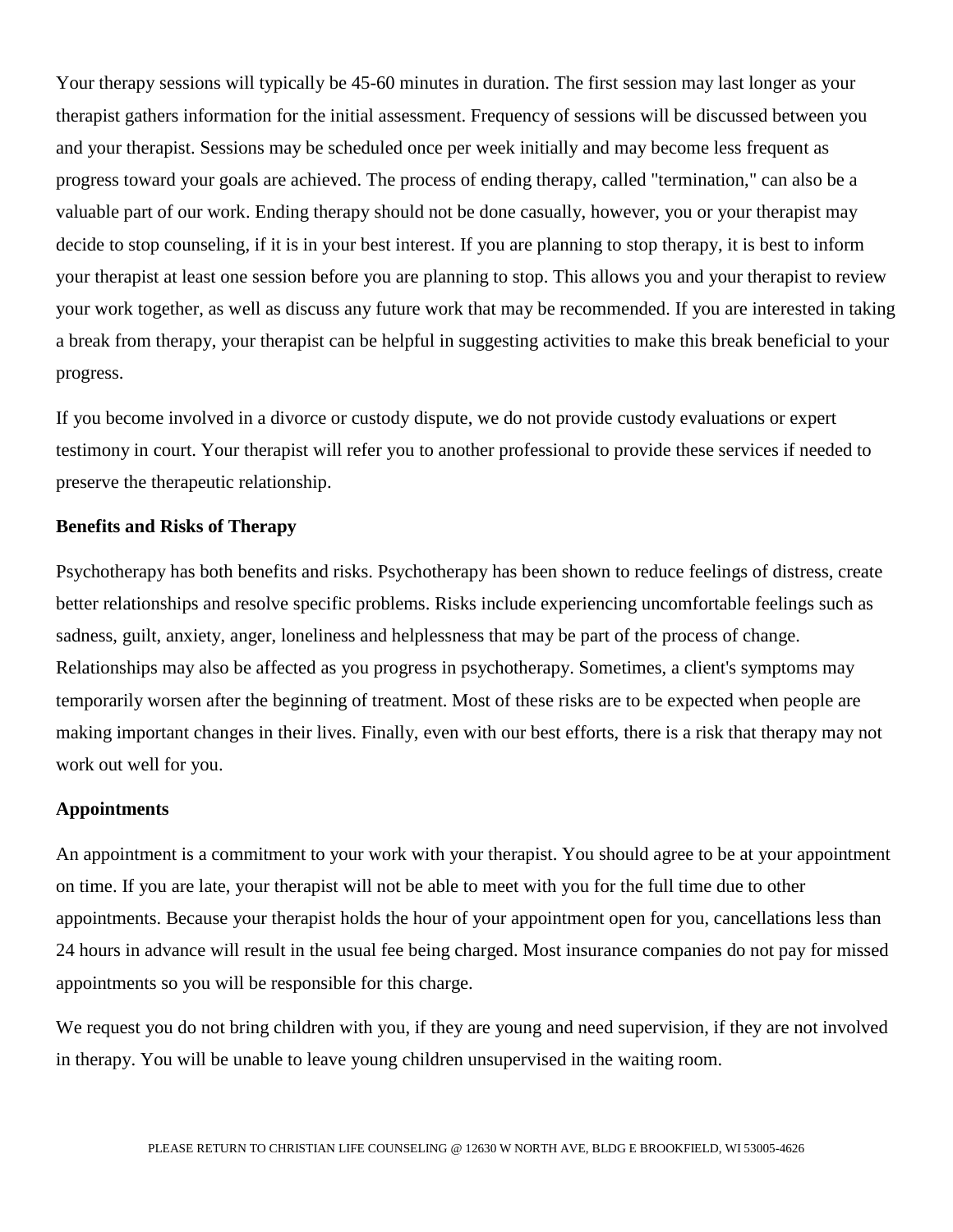# **Contacting Us**

Our office is generally staffed from 9:00 am to 7:00 pm Monday through Thursday and 9:00 am to 4:00 pm on Friday. Please call during these hours when you are making or scheduling appointments. All therapists have confidential voice mail.

Psychotherapy is best done in person, so your therapist may suggest that you meet with them if you call with a problem that is not critical. We understand, however, that sometimes the immediacy of circumstances requires personal attention. When this occurs, we may bill for telephone time at our usual rate. Please understand that telephone consultation is typically not reimbursed by insurance.

It is our policy to be as responsive to clients as possible, particularly during times of crisis. Your therapist, however, will not always be available. Each therapist has a confidential voice mail upon which you may leave a message. Your therapist will check voice mail at least once daily and will return your call as soon as possible. If you have an emergency, please contact your medical doctor, an emergency crisis line, or dial 911.

## **Confidentiality**

The therapy relationship is confidential. Your therapist will not release information about the therapy process without your written, informed release specifying to whom the information should be released and what information to be released. There are certain limits to confidentiality your therapist will discuss with you. These include:

1. If you make a serious threat to harm yourself or someone else. The law requires us to try to protect you and others, which generally involves telling others (including authorities) about the threat.

2. If you disclose the ongoing physical, sexual or emotional abuse of a child. We are required by law to report any suspicion to the Department of Health and Human Services.

3. If you are using health care insurance. Health insurance companies require varying amounts of information including; dates of service, diagnoses, symptoms, and treatment plans.

4. If you are suing someone, being sued, or involved in a crime. If you inform a court official you are involved in counseling, a judge has the authority to overrule client/therapist confidentiality and force us to disclose certain records.

5. For purposes of professional consultation. To ensure high-quality treatment, your therapy file will be periodically reviewed by the supervising psychologist, who is bound by the same level of confidentiality.